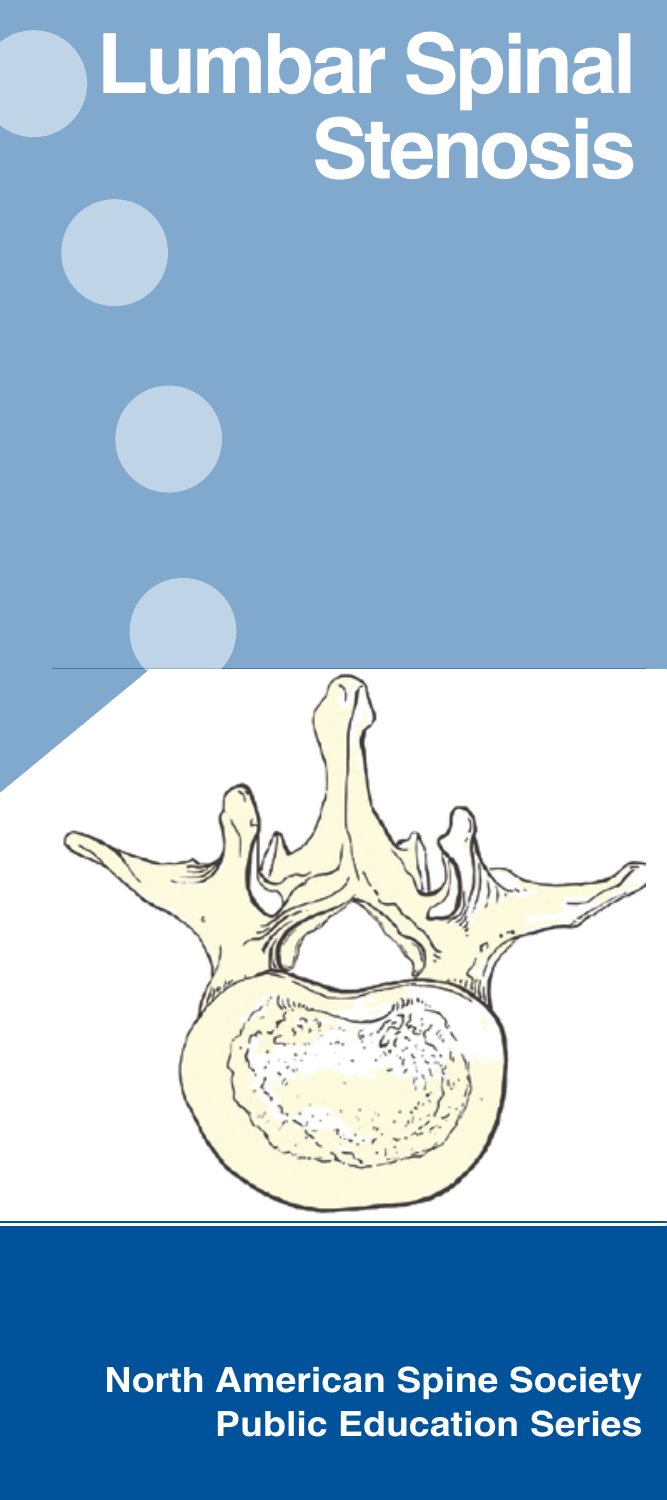## **What Is Lumbar Spinal Stenosis?**

The vertebrae are the bones that make up the lumbar spine (low back). The spinal canal runs through the vertebrae and contains the nerves supplying sensation and strength to the legs. Between the vertebrae are the intervertebral discs and the spinal facet joints.

The discs become less spongy and less fluid-filled with age. This can result in reduced disc height and bulging of the hardened disc into the spinal canal. Arthritis can cause the bones and ligaments of the spinal facet joints to thicken and enlarge, and push into the spinal canal. These changes cause narrowing of the lumbar spinal canal which is known as spinal stenosis (see figures below).

Spinal stenosis does not necessarily cause symptoms. Many people can have significant stenosis on imaging studies but fail to have symptoms.



Vertebra with open spinal canal (viewed from the top).



Vertebra with narrowed spinal canal caused by bulging disc (viewed from the top).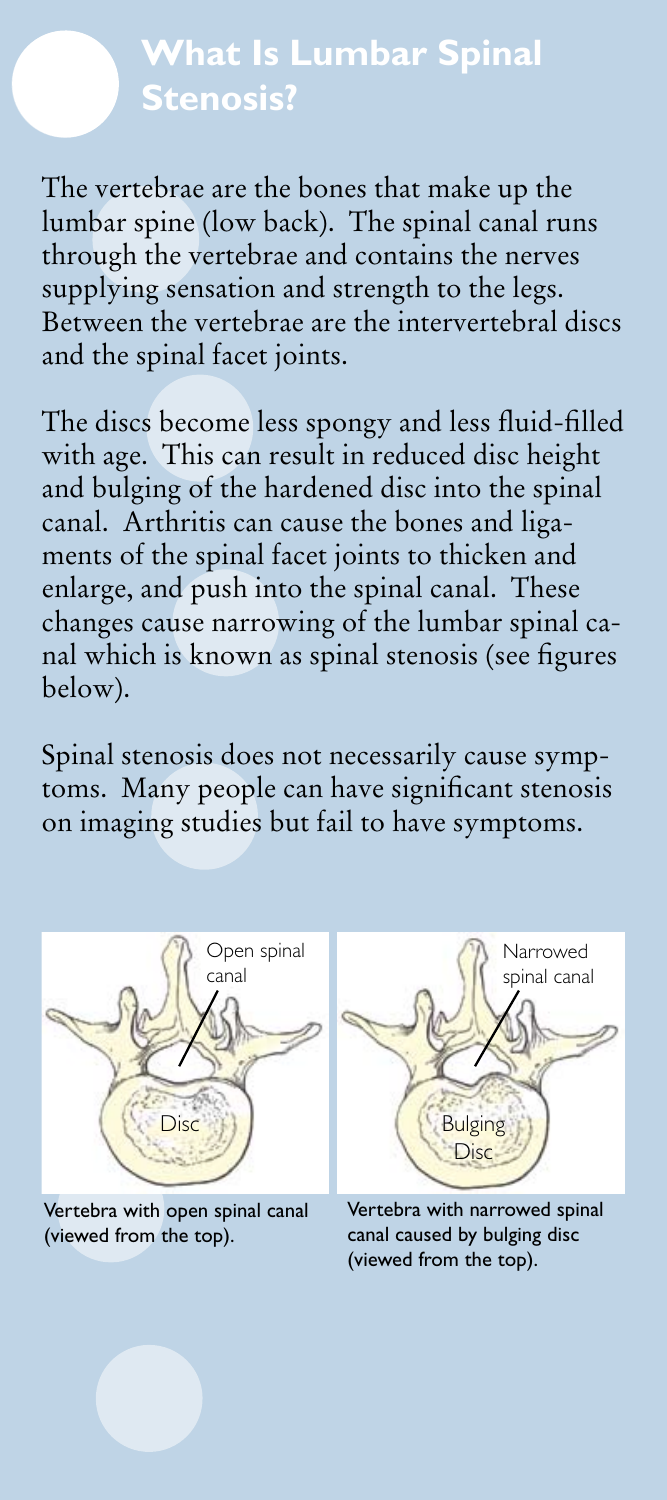When present, symptoms may include pain, or numbness or cramping in the legs, with or without back pain. Weakness in the legs may occur. Rarely, bowel and/or bladder problems can occur.

Symptoms are often worse with prolonged standing or walking. Symptoms may come and go, and may vary in severity when present. Bending forward or sitting increases the room in the spinal canal and may lead to reduced pain or complete relief from pain.



Vertebra with narrowed spinal canal caused by arthritis (viewed from the top).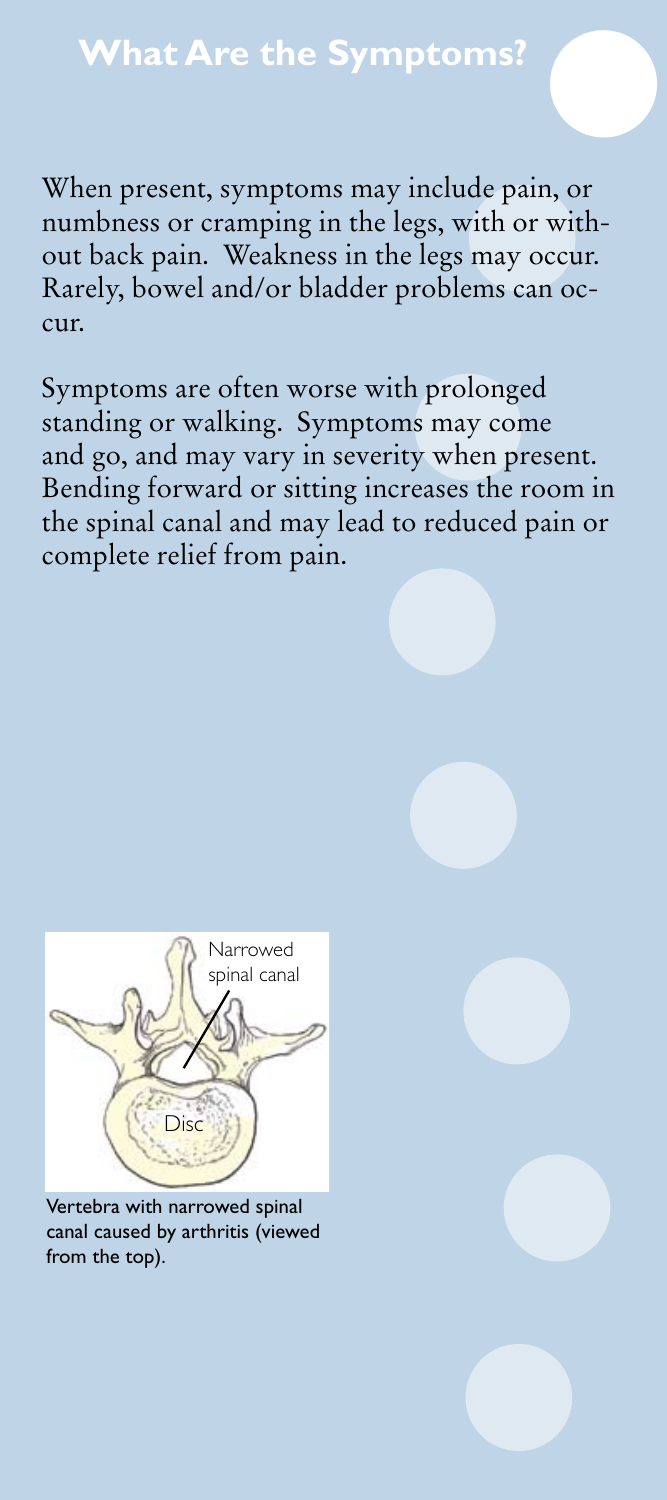#### **How Is it Diagnosed?**

Your physician will take a history and perform a physical examination.

X-ray studies may be ordered that may reveal evidence of narrowed discs and/or thickened facet joints. A magnetic resonance imaging (MRI) study may be obtained for a more detailed evaluation of spinal structures. Or, a computed axial tomography (CAT) scan and/or a lumbar myelogram may be advised for similar improved detail.

Each of these studies can provide information about the presence, location and extent of spinal canal narrowing and nerve root pressure.



Magnetic resonance imaging (MRI) studies showing reduced space in the spinal canal (top view shown above, side view shown at right).

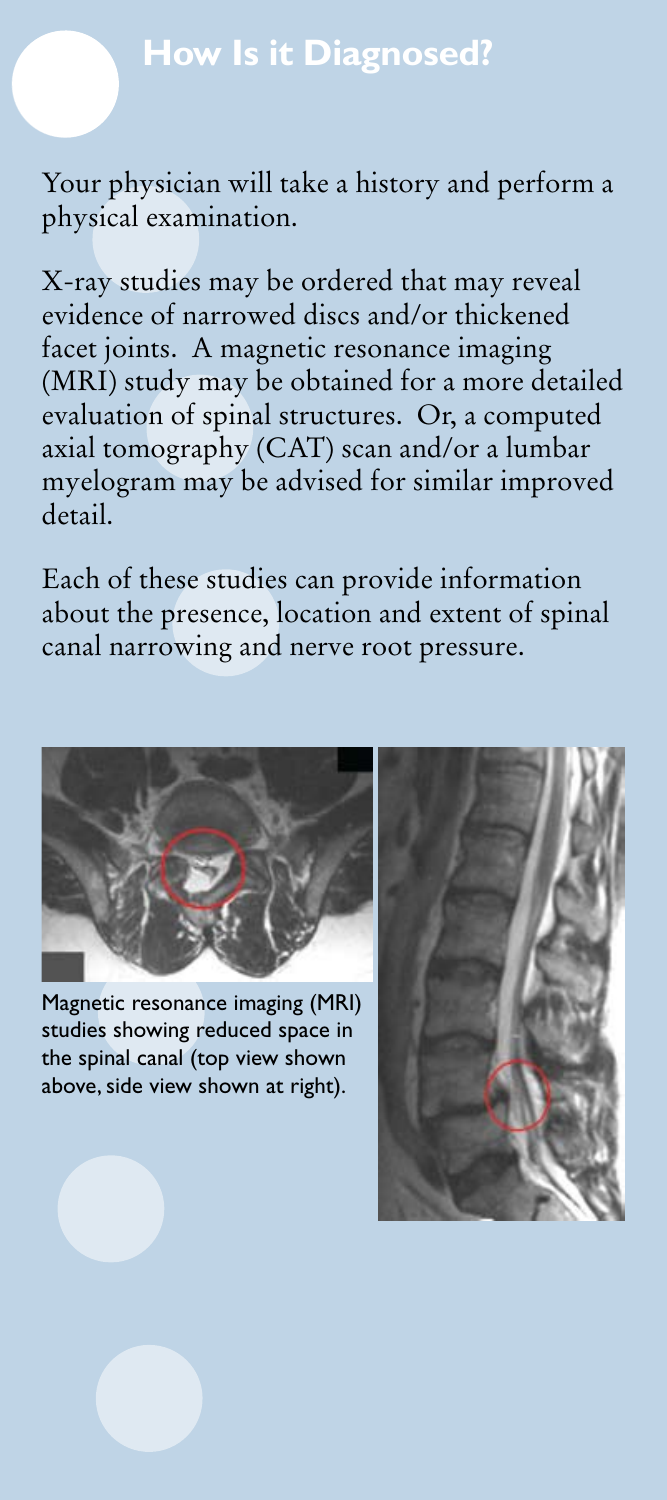## **What Treatments Are Available?**

If your doctor determines that lumbar spinal stenosis is causing your pain, he or she will usually try nonsurgical treatments at first.

These treatments may include anti-inflammatory medications (orally or by injection) to reduce associated swelling or analgesic drugs to control pain.

Physical therapy may be prescribed with goals of improving your strength, endurance and flexibility so that you can maintain or resume a more normal lifestyle.

Spinal injections (such as an epidural injection of cortisone) may be prescribed.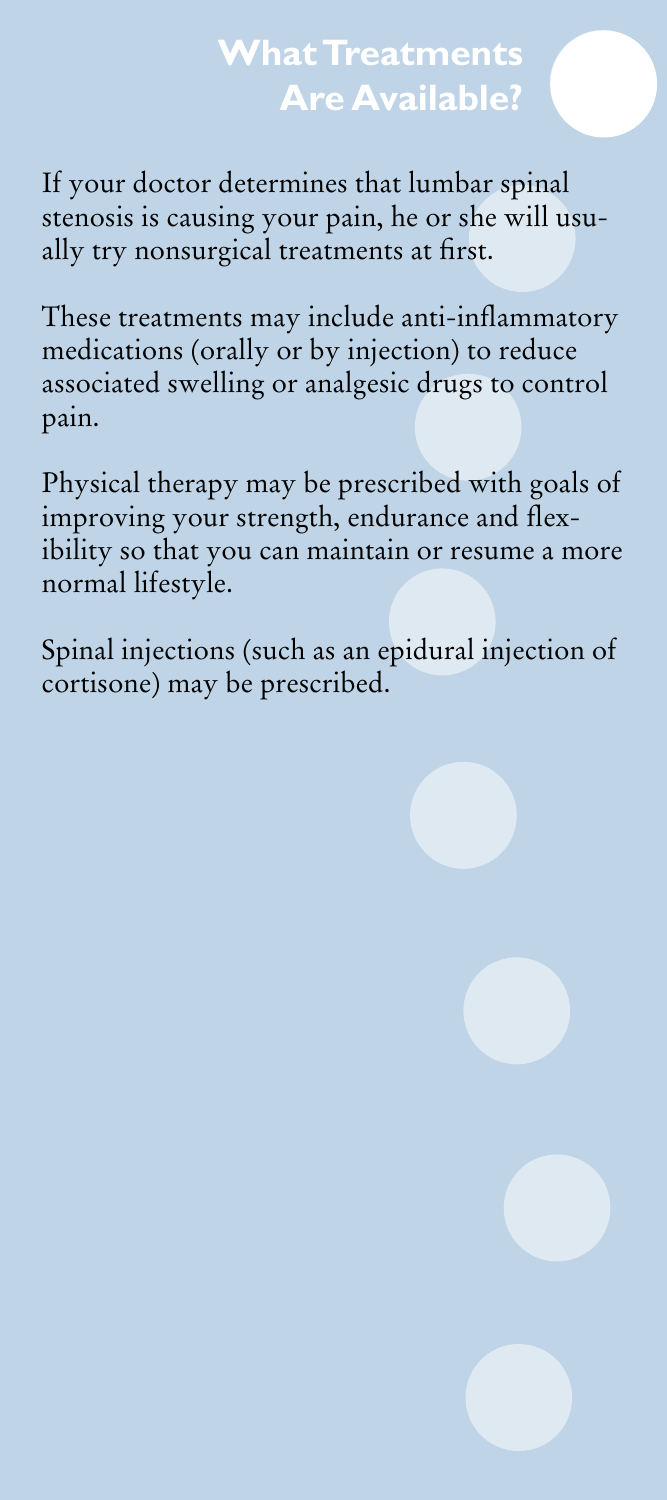### **Medication and Pain Management**

Your doctor may use one medication or a combination of medications as part of your treatment plan. Medications used to control pain are called analgesics. Most pain can be treated with nonprescription medications like aspirin, ibuprofen, naproxen or acetaminophen. Some analgesics, referred to as nonsteroidal anti-inflammatory drugs, or NSAIDs, are also used to reduce swelling or inflammation that may occur. These include aspirin, ibuprofen, naproxen, and a variety of prescription drugs. If your doctor gives you analgesics or anti-inflammatory medications, you should watch for side effects like stomach upset or bleeding. Chronic use of prescription or over-the-counter analgesics or NSAIDs should be monitored by your physician for the development of any potential problems.

If you have severe persistent pain that is not relieved by other analgesics or NSAIDs, your doctor might prescribe narcotic analgesics (such as codeine) for a short time. Take only the medication amount that is prescribed. Taking a larger dosage doesn't help you recover faster. Side effects include nausea, constipation, dizziness and drowsiness, and use can result in dependency. All medication should be taken only as directed. Make sure you tell your doctor about any kind of medication you are taking—even over-thecounter drugs—and inform your doctor whether your medication is working for you. *(For more information, see the NASS patient education brochure on NSAIDs.)*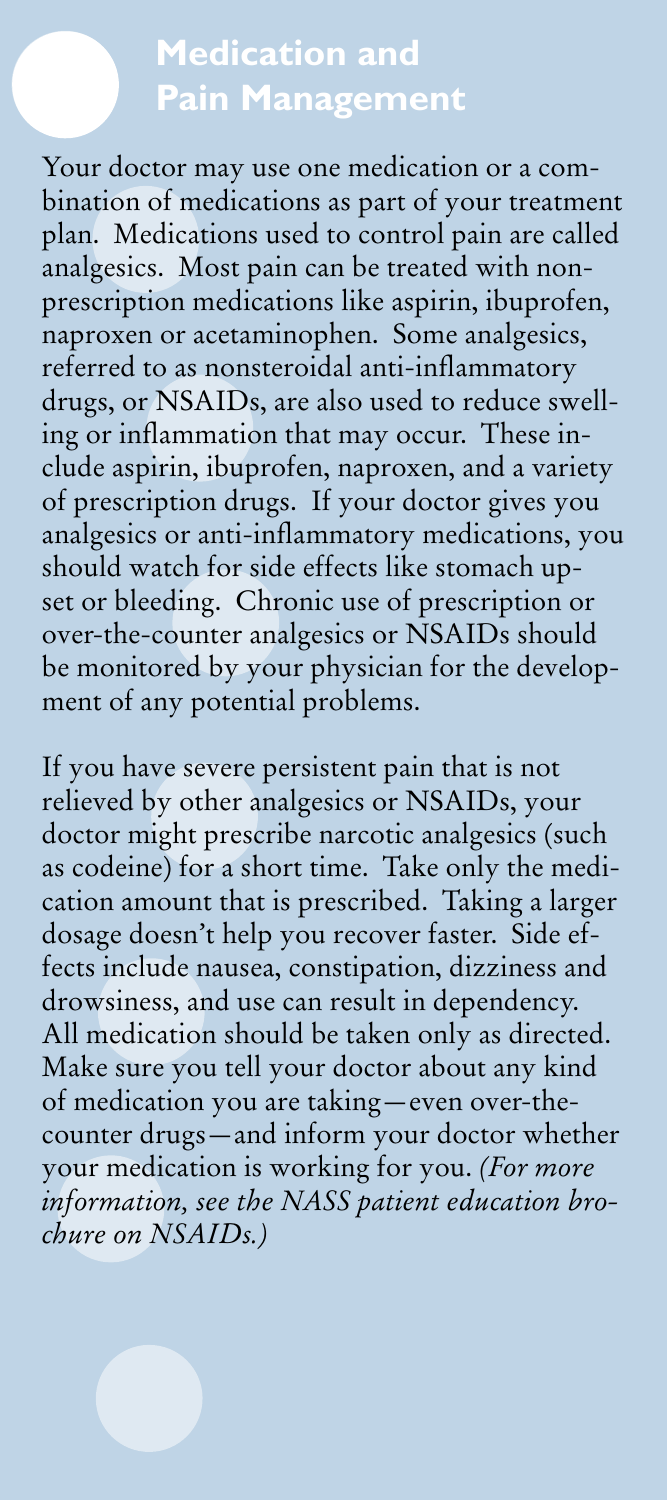Other medications with anti-inflammatory effects are also available. Corticosteroid medications—either orally or by injection—are sometimes prescribed for more severe back and leg pain because of their very powerful anti-inflammatory effect. Corticosteroids, like NSAIDs, can have side effects. Risks and benefits of this medication should be discussed with your physician.

Medications like gabapentin (which was originally developed for people with seizures) may be prescribed by your physician for leg symptoms– particularly numbness, tingling, burning and cramping pains. Gabapentin has been shown to decrease pain and improve walking tolerance for some patients within several months of use. The medication may be started at a low dose and increased as tolerated under doctor's orders.

Selected spinal injections, or "blocks," may be used to relieve symptoms of pain. These are injections of corticosteroid into the epidural space (the area in the spinal canal surrounding the spinal nerves) or facet joints performed by a doctor with special training in this technique. Depending on response to initial injection, several follow-up procedures may be performed at later dates. Injections are often done as part of a comprehensive rehabilitation and treatment program.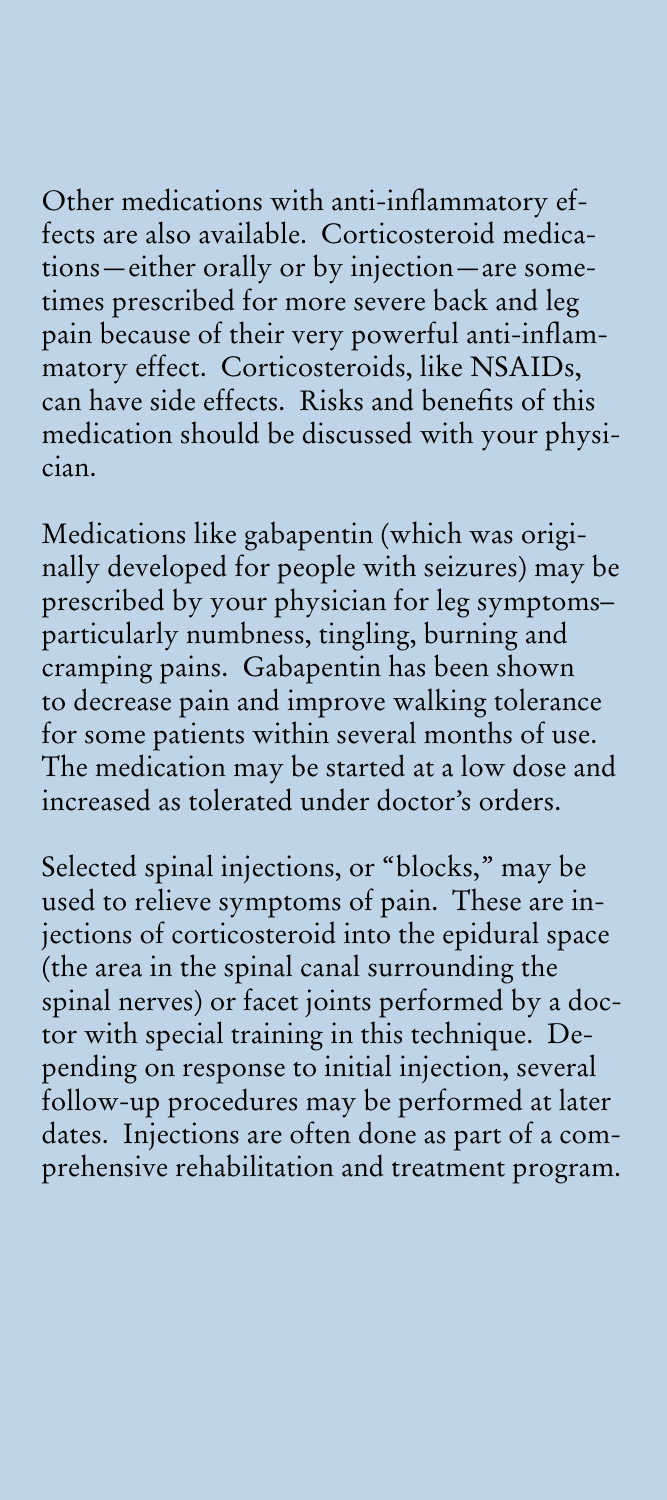Symptoms of spinal stenosis frequently result in activity avoidance. This results in reduced flexibility, strength and cardiovascular endurance. A physical therapy or exercise program usually begins with stretching exercises to restore flexibility to tight muscles. You may be advised to stretch frequently to maintain flexibility gains. Cardiovascular (aerobic) exercise, such as stationary bicycling or walking on a treadmill, may be added to build endurance and improve circulation to the nerves. Improved blood supply to the nerves may alleviate the symptoms of spinal stenosis.

You may also be given specific strengthening exercises for the muscles of the back, abdomen and legs. Everyday activities can be less challenging if flexibility, strength and endurance are optimized. Your therapist and physician may advise you on how best to incorporate a maintenance exercise program into your life, either at home using simple equipment, or at a fitness facility.

For some individuals with spinal stenosis, home modification and safety will be considered. Perhaps the washer and dryer should be moved to a more convenient location. A bedside commode may be advisable. Bathroom safety devices are prescribed if needed. Strategies for preparing meals, pacing activities and conserving energy may be reviewed. Optimal fitting of assistive walking devices such as canes and walkers may be recommended.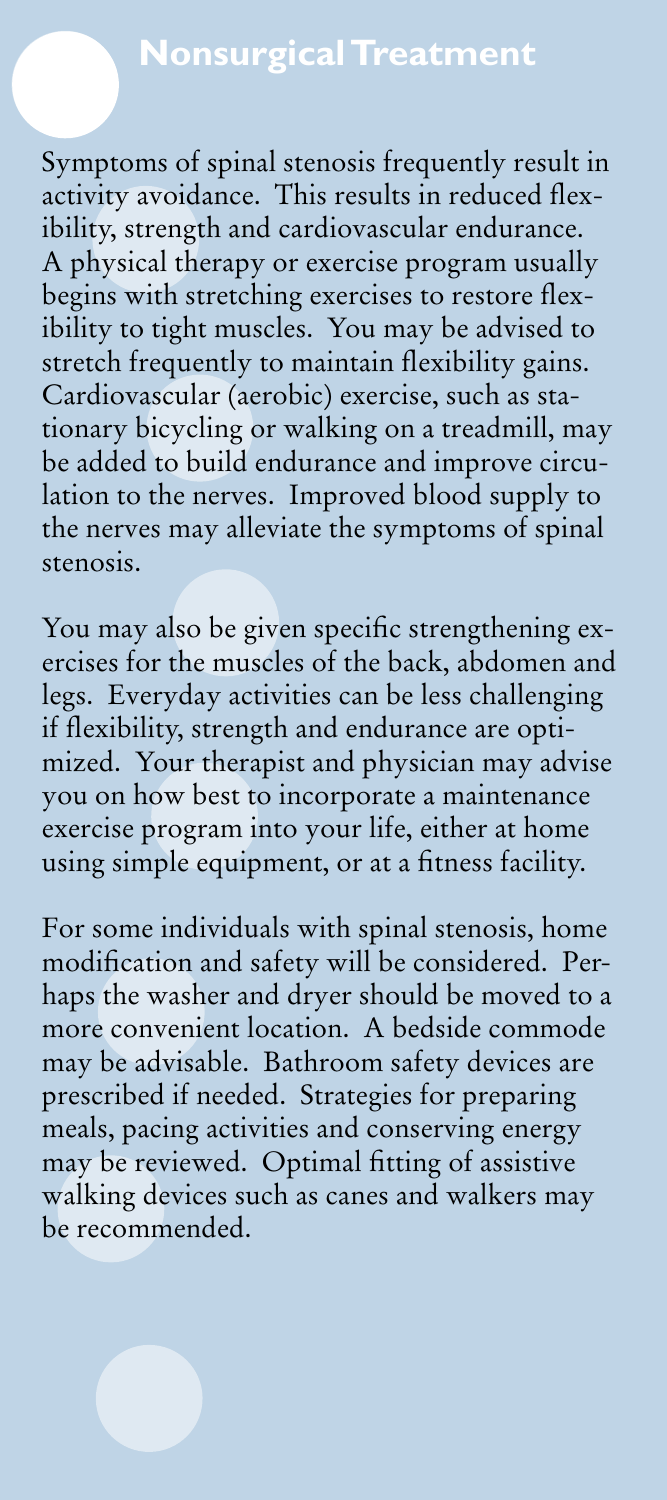Unless significant or progressive leg weakness develops, or bowel or bladder problems occur, the presence of spinal stenosis by itself usually does not represent a dangerous condition in the adult. Therefore, treatment is aimed at pain reduction and increasing the patient's ability to function.

Nonsurgical treatments do not correct the spinal canal narrowing of spinal stenosis itself but may provide long-lasting pain control and improved life function without requiring more invasive treatment. A comprehensive program may require three or more months of supervised treatment.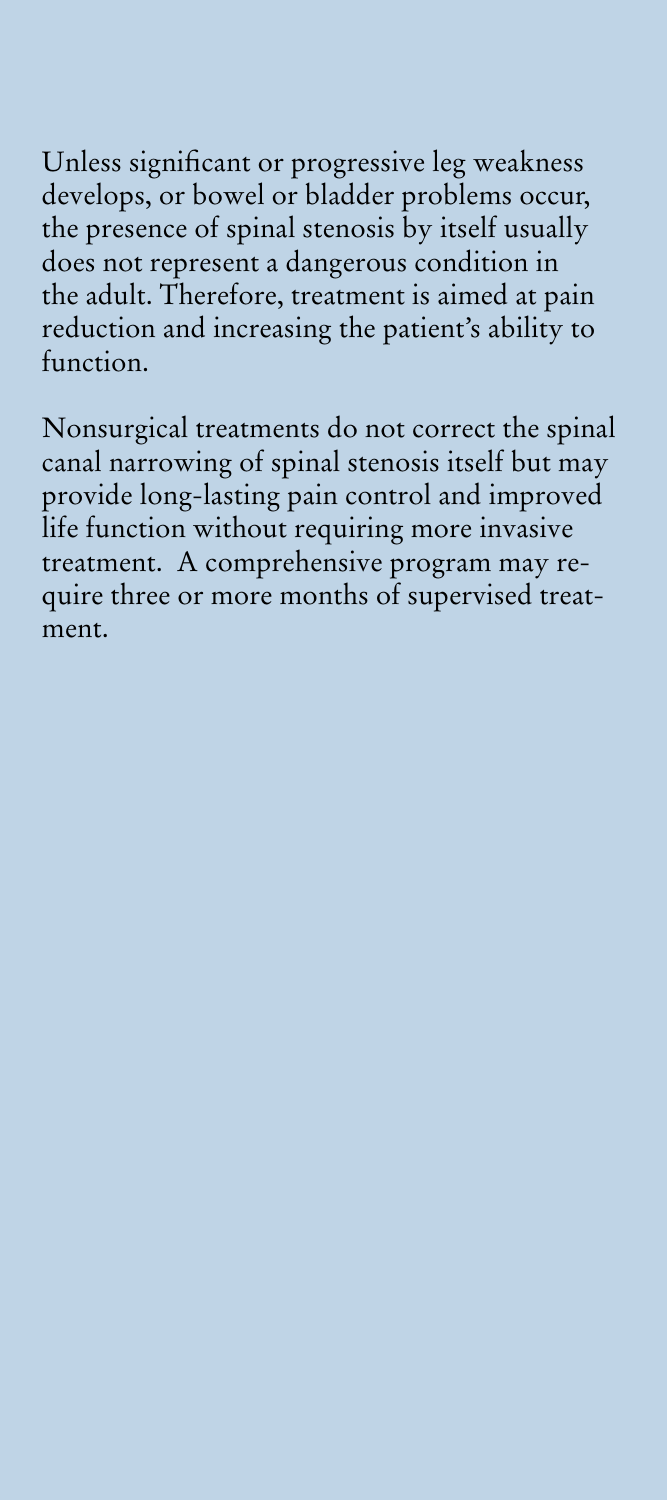### **What if I Need Surgery?**

Surgery is reserved for that small percentage of patients whose pain cannot be relieved by nonsurgical treatment methods. Surgery will also be advised for those individuals who develop progressive leg weakness, or bowel and bladder problems.

Since spinal stenosis is a narrowing of the bony canal, the goal of the surgery is to open up the bony canal to improve available space for the nerves. This is called lumbar decompression surgery, or laminectomy.

Surgery, when necessary, will relieve the leg pain and less reliably, will relieve the back pain. Patients are allowed to return to most activities within weeks. Postoperative rehabilitation may be advised to assist in return to normal activities.

Sometimes, in spinal stenosis, the vertebrae shift or slip in relation to each other (spondylolisthesis). Abnormal motion (instability) may then occur between the vertebrae. In such cases, spinal fusion surgery may be required in addition to decompression in order to stabilize the involved vertebrae.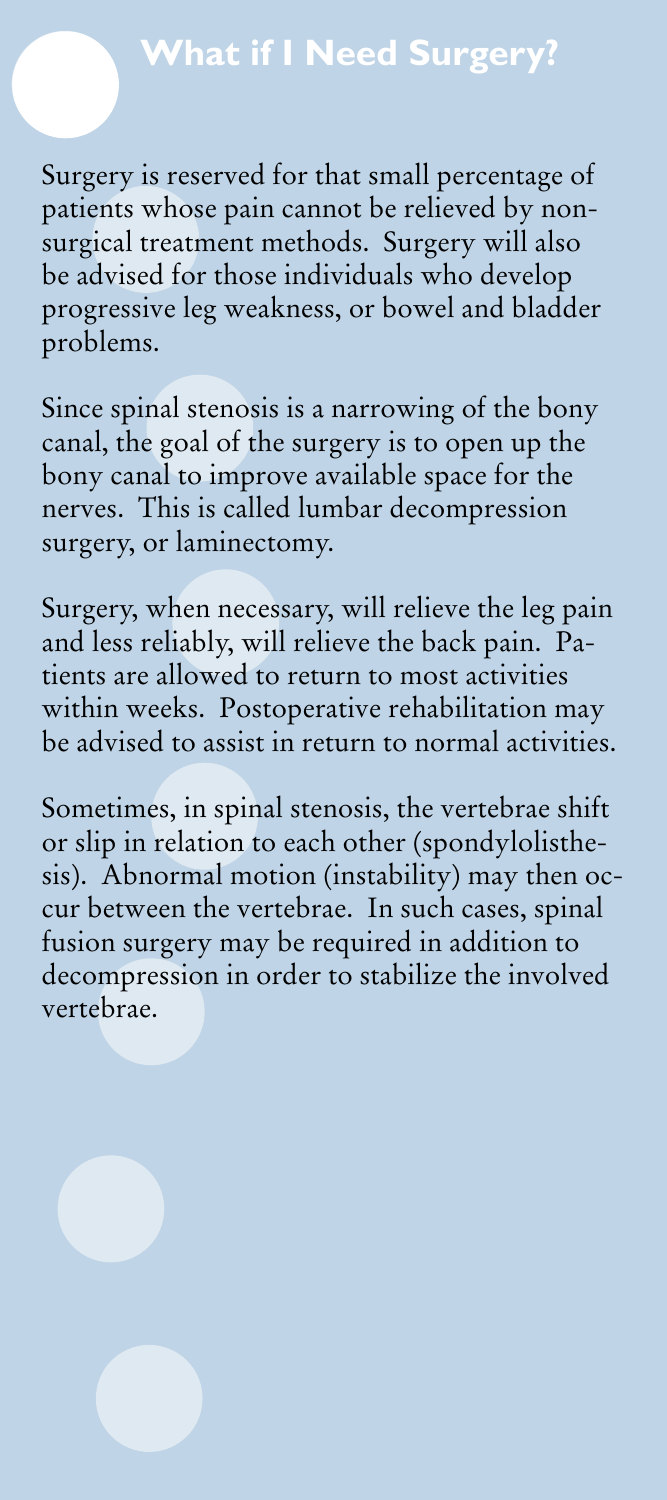A fusion is performed by placing bone graft, bone substitute, and/or instrumentation between the vertebrae being fused. *(See the North American Spine Society patient education brochure on Fusion for more information.)* Fusion can be performed from the front (anterior approach) or from the back (posterior approach), or may require both anterior and posterior approaches. The choice of approach is influenced by many technical factors including the need for spur removal, anatomic variation between patients, and degree of instability. The success rate of fusion surgery is over 65%.

After surgery, you will remain in the hospital for at least several days. Most patients are able to return to all activities within six to nine months. A postoperative rehabilitation program is usually prescribed to guide return to activities and normal life.